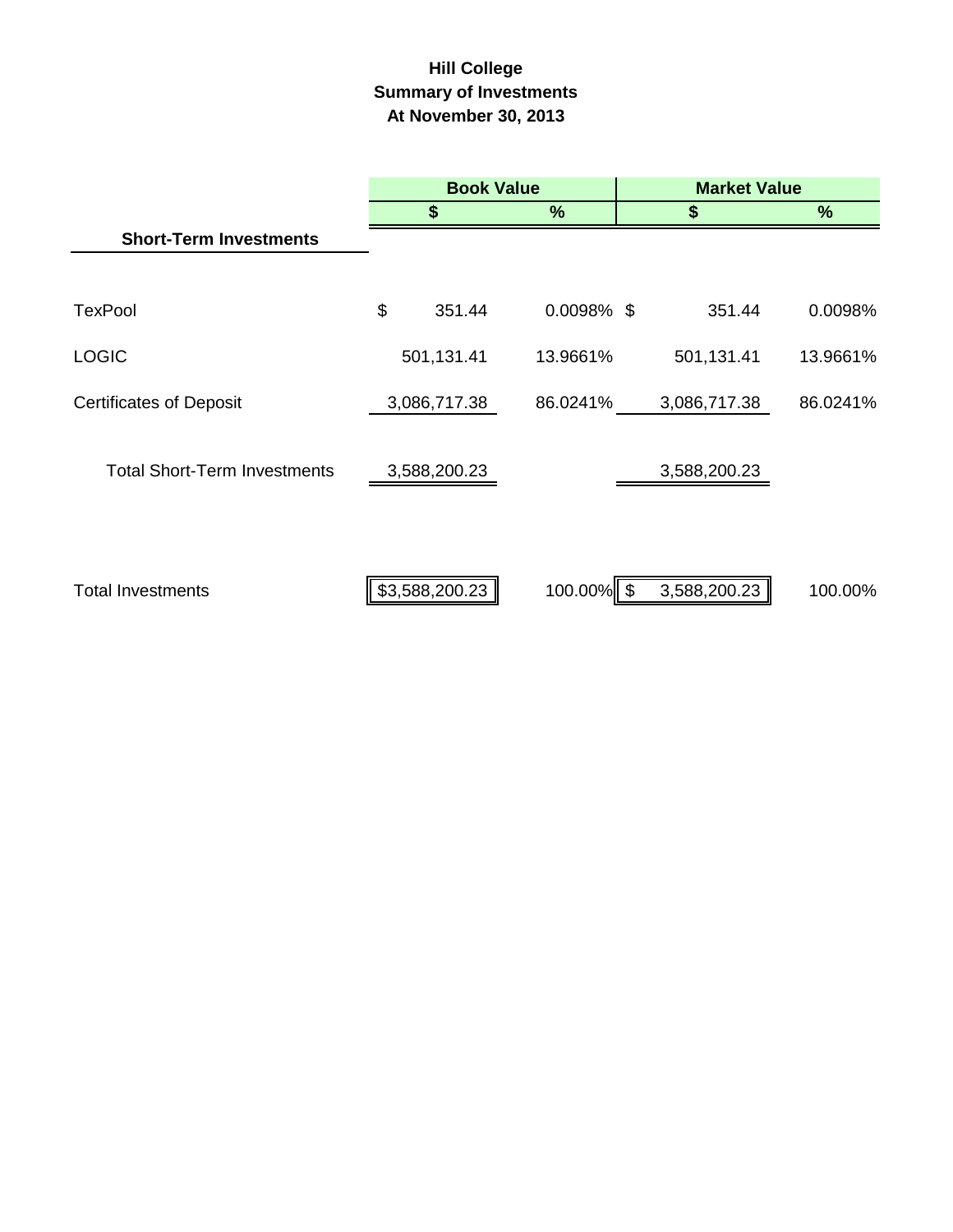### **Hill College Operating Fund At November 30, 2013 Summary of Investments**

|                                     | <b>Book Value</b> |              |          | <b>Market Value</b> |          |  |  |
|-------------------------------------|-------------------|--------------|----------|---------------------|----------|--|--|
|                                     |                   | \$           | %        |                     | %        |  |  |
| <b>Short-Term Investments</b>       |                   |              |          |                     |          |  |  |
| <b>TexPool</b>                      | \$                | 297.77       | 0.0114%  | 297.77              | 0.0114%  |  |  |
| <b>LOGIC</b>                        |                   | 501,031.17   | 19.2205% | 501,031.17          | 19.2205% |  |  |
| <b>Certificates of Deposit</b>      |                   | 2,105,423.23 | 80.7681% | 2,105,423.23        | 80.7681% |  |  |
| <b>Total Short-Term Investments</b> |                   | 2,606,752.17 |          | 2,606,752.17        |          |  |  |
| <b>Total Investments</b>            | \$                | 2,606,752.17 | 100.00%  | 2,606,752.17        | 100.00%  |  |  |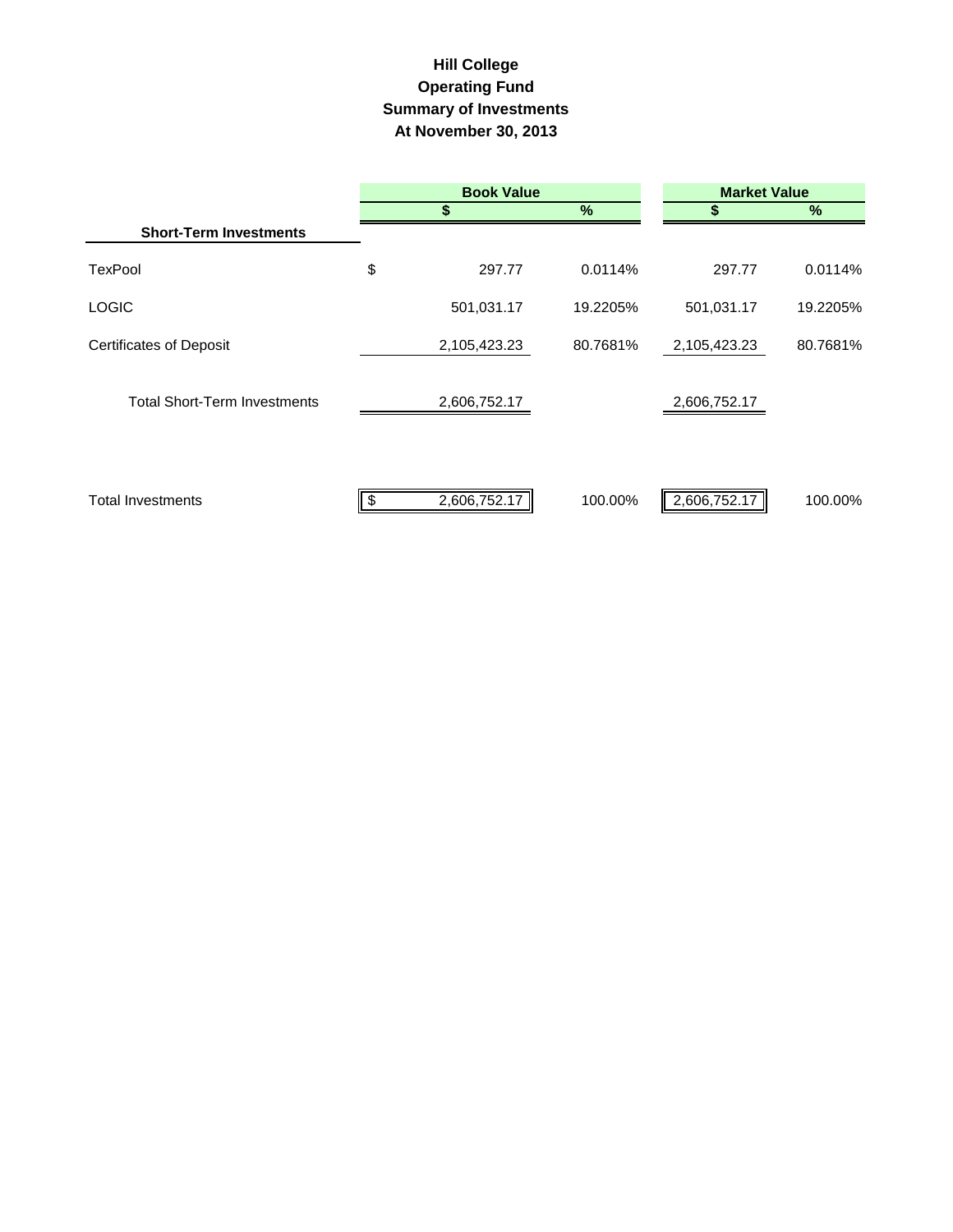## **Hill College Endowment Fund Summary of Investments At November 30, 2013**

|                                     | <b>Book Value</b> |           | <b>Market Value</b> |           |  |  |
|-------------------------------------|-------------------|-----------|---------------------|-----------|--|--|
|                                     | \$                | %         | S                   | $\%$      |  |  |
| <b>Short-Term Investments</b>       |                   |           |                     |           |  |  |
| <b>TexPool</b>                      | \$<br>52.47       | 100.0000% | 52.47               | 100.0000% |  |  |
| <b>LOGIC</b>                        |                   | 0.0000%   | $\blacksquare$      | 0.0000%   |  |  |
| <b>Certificates of Deposit</b>      |                   | 0.0000%   | $\blacksquare$      | 0.0000%   |  |  |
| <b>Total Short-Term Investments</b> | 52.47             |           | 52.47               |           |  |  |
| <b>Total Investments</b>            | 52.47             | 100.00%   | 52.47               | 100.00%   |  |  |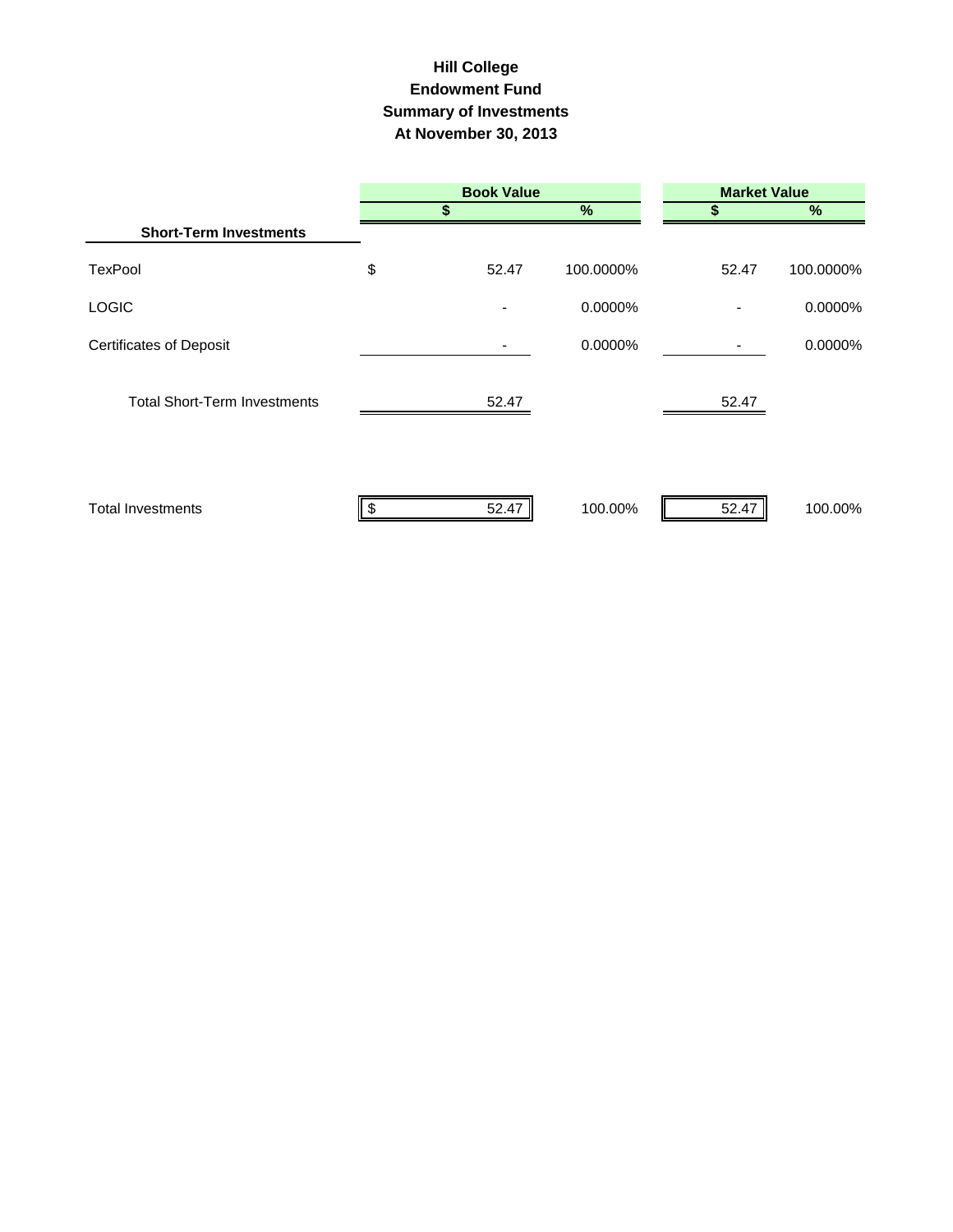## **Hill College Interest and Sinking Fund Summary of Investments At November 30, 2013**

|                                     |    | <b>Book Value</b> |          |                | <b>Market Value</b> |  |  |  |
|-------------------------------------|----|-------------------|----------|----------------|---------------------|--|--|--|
|                                     |    | \$                | %        | S              | %                   |  |  |  |
| <b>Short-Term Investments</b>       |    |                   |          |                |                     |  |  |  |
| <b>TexPool</b>                      | \$ | 1.20              | 51.0638% | 1.20           | 51.0638%            |  |  |  |
| <b>LOGIC</b>                        |    | 1.15              | 48.9362% | 1.15           | 48.9362%            |  |  |  |
| <b>Certificates of Deposit</b>      |    |                   | 0.0000%  | $\blacksquare$ | 0.0000%             |  |  |  |
| <b>Total Short-Term Investments</b> |    | 2.35              |          | 2.35           |                     |  |  |  |
| <b>Total Investments</b>            | S  | 2.35              | 100.00%  | 2.35           | 100.00%             |  |  |  |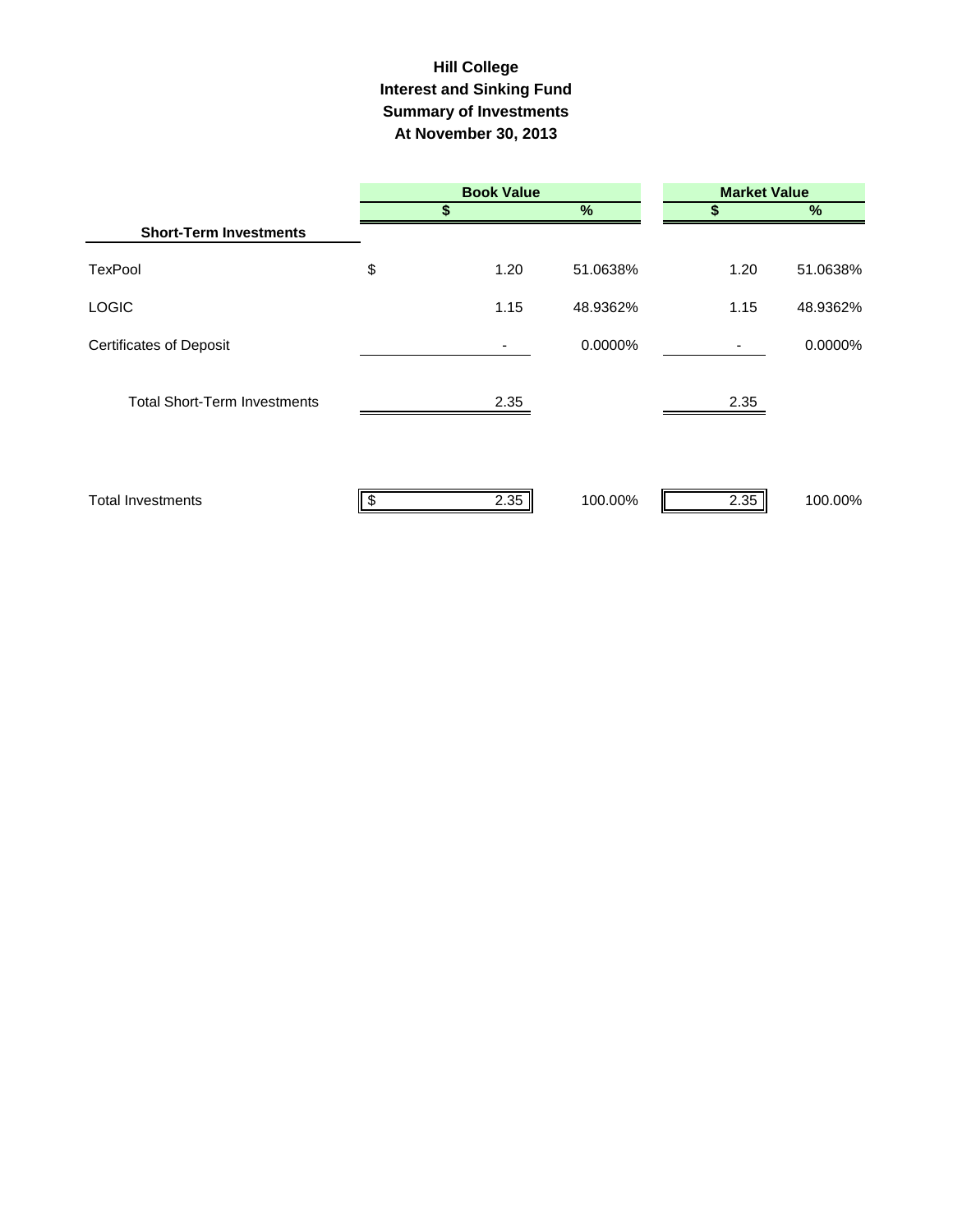## **Summary of Investments At November 30, 2013 Special Revenue Fund Hill College**

|                                     | <b>Book Value</b> |            |          | <b>Market Value</b>          |          |  |  |
|-------------------------------------|-------------------|------------|----------|------------------------------|----------|--|--|
|                                     |                   | \$         | %        | S                            | $\%$     |  |  |
| <b>Short-Term Investments</b>       |                   |            |          |                              |          |  |  |
| <b>TexPool</b>                      | \$                |            | 0.0000%  | $\qquad \qquad \blacksquare$ | 0.0000%  |  |  |
| <b>LOGIC</b>                        |                   | 99.09      | 0.0101%  | 99.09                        | 0.0101%  |  |  |
| <b>Certificates of Deposit</b>      |                   | 981,294.15 | 99.9899% | 981,294.15                   | 99.9899% |  |  |
| <b>Total Short-term Investments</b> |                   | 981,393.24 |          | 981,393.24                   |          |  |  |
| <b>Total Investments</b>            |                   | 981,393.24 | 100.00%  | 981,393.24                   | 100.00%  |  |  |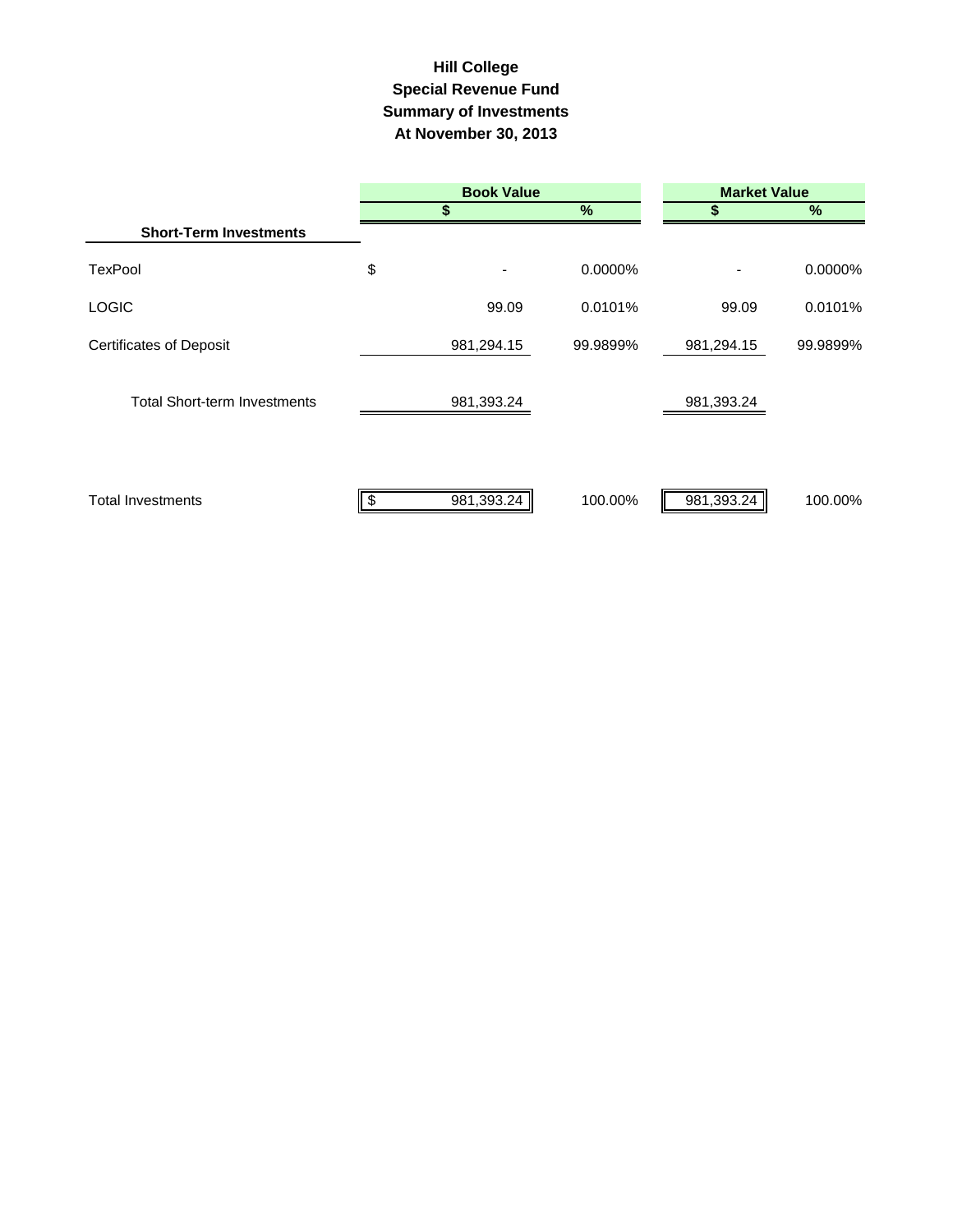#### **Hill College Operating Fund Statement of Changes in Investment Assets Quarter Ended November 30, 2013**

|                                                      | <b>Book Value</b>             | <b>Market Value</b> |
|------------------------------------------------------|-------------------------------|---------------------|
| <b>Beginning Investment Assets - 8/31/13</b>         | \$2,110,623.88 \$2,110,623.88 |                     |
| Receipts\Contributions                               | 490,000.00                    | 490,000.00          |
| Investment Income                                    | 6,128.29                      | 6,128.29            |
| <b>Distribution</b>                                  |                               |                     |
| Net Realized Gains (Losses)                          |                               |                     |
| Changes in Net Unrealized Appreciaton/(Depreciation) |                               |                     |
| <b>Ending Investment Assets - 11/30/13</b>           | \$2,606,752.17                | \$2,606,752.17      |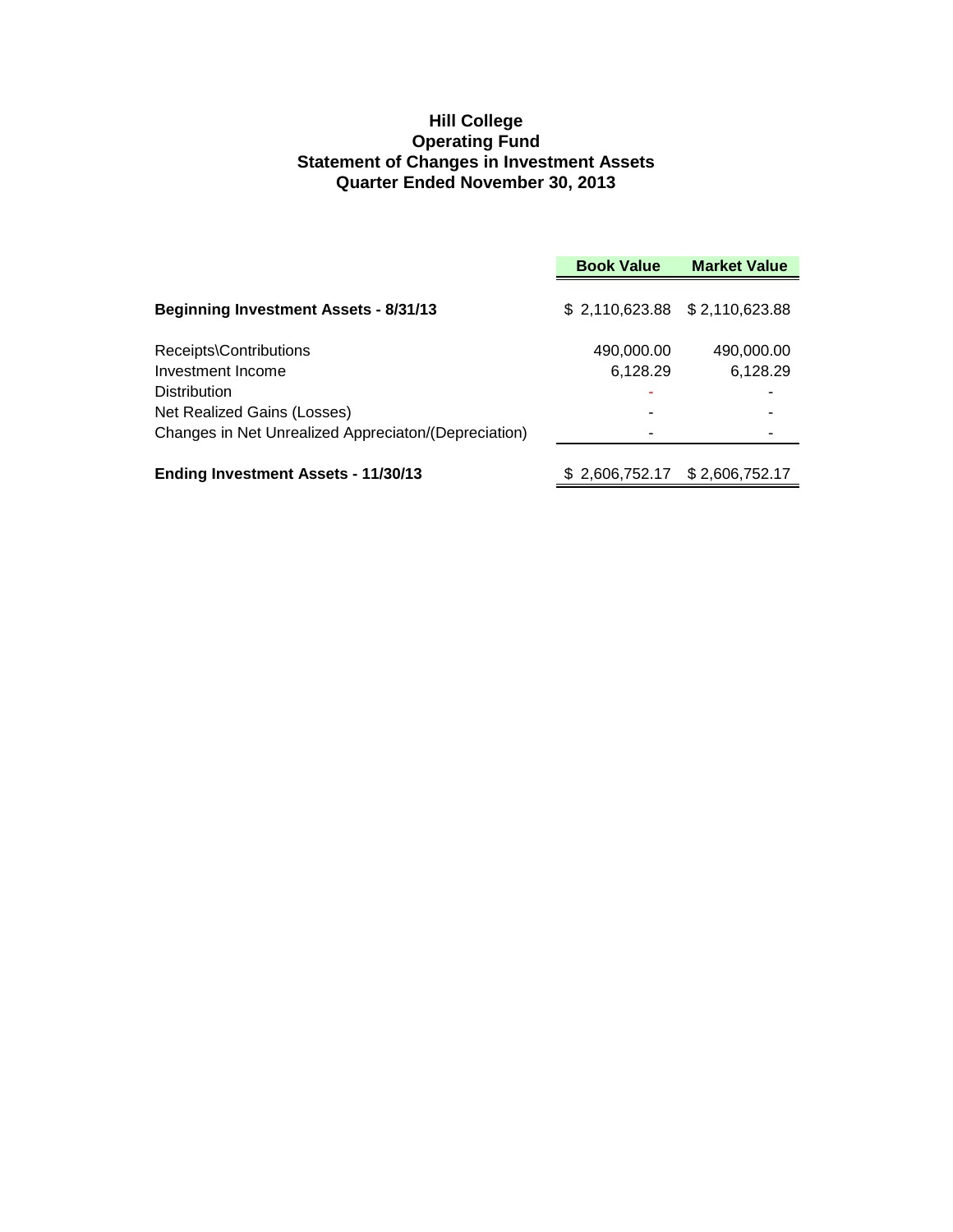#### **Hill College Endowment Fund Statement of Changes in Investment Assets Quarter Ended November 30, 2013**

|                                                      | <b>Book Value</b> |       | <b>Market Value</b> |       |
|------------------------------------------------------|-------------------|-------|---------------------|-------|
| <b>Beginning Investment Assets - 8/31/13</b>         | \$                | 52.47 | \$                  | 52.47 |
| Receipts\Contributions                               |                   |       |                     |       |
| Investment Income                                    |                   |       |                     |       |
| <b>Distribution</b>                                  |                   |       |                     |       |
| Net Realized Gains (Losses)                          |                   |       |                     |       |
| Changes in Net Unrealized Appreciaton/(Depreciation) |                   |       |                     |       |
| <b>Ending Investment Assets - 11/30/13</b>           | \$                | 52.47 | \$                  | 52.47 |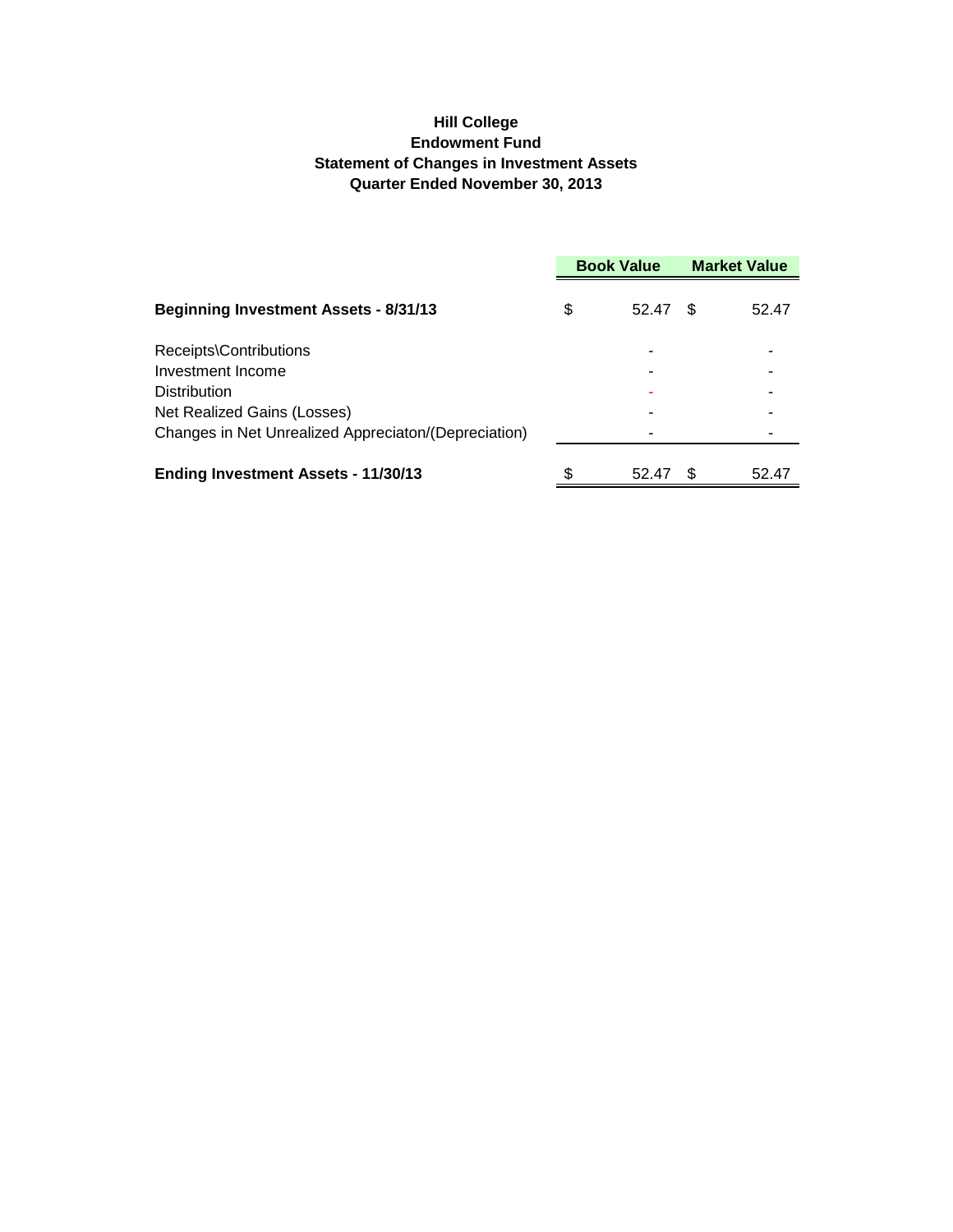#### **Hill College Interest & Sinking Fund Statement of Changes in Investment Assets Quarter Ended November 30, 2013**

|                                                      | <b>Book Value</b> |      | <b>Market Value</b> |      |
|------------------------------------------------------|-------------------|------|---------------------|------|
| <b>Beginning Investment Assets - 8/31/13</b>         | \$                | 2.35 | - \$                | 2.35 |
| Receipts\Contributions                               |                   |      |                     |      |
| Investment Income                                    |                   |      |                     |      |
| Distribution                                         |                   |      |                     |      |
| Net Realized Gains (Losses)                          |                   |      |                     |      |
| Changes in Net Unrealized Appreciaton/(Depreciation) |                   |      |                     |      |
| <b>Ending Investment Assets - 11/30/13</b>           | \$                | 2.35 | S                   | 2.35 |